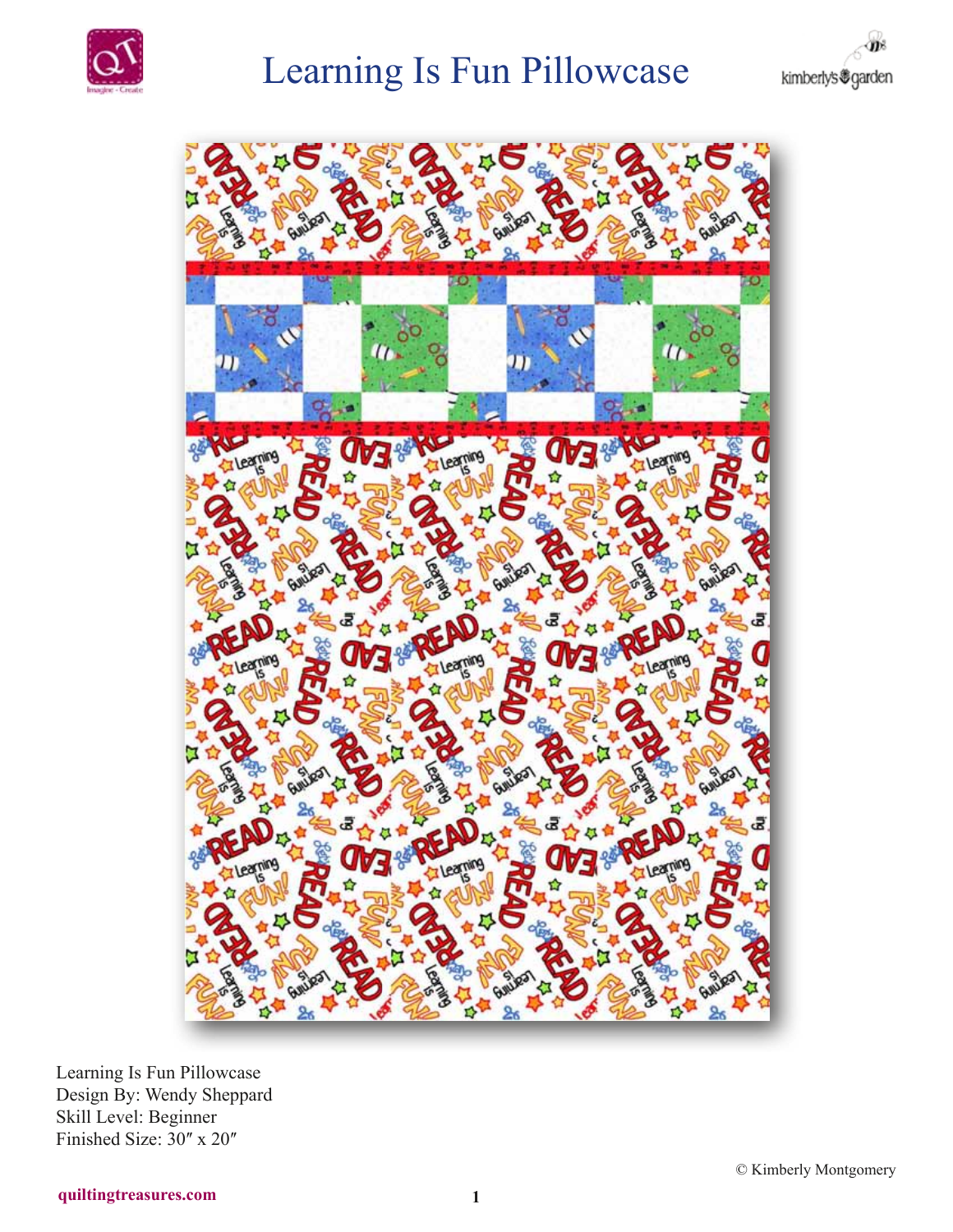

# Learning Is Fun Pillowcase







| <b>FABRIC</b><br><b>REQUIREMENTS</b> |                |
|--------------------------------------|----------------|
| Design                               | Yards          |
| 23451 Z                              | $1\frac{1}{3}$ |
| 21517 Z                              | $\frac{1}{8}$  |
| 23452 B                              | $\frac{1}{4}$  |
| 23452 G                              | $\frac{1}{4}$  |
| 23453 R                              | $\frac{1}{8}$  |
| Basic sewing supplies.               |                |

# **Cutting Directions**

*Note: A widthwise cut (***WOF***) is from selvage to selvage.*

## **23451 Z: Fabric A (reading print)** *Pillow Front:*

• Cut (1)  $20\frac{1}{2}$  x **WOF** strip. Subcut (1)  $20\frac{1}{2}$ " square and (1)  $20\frac{1}{2}$  x  $8\frac{1}{2}$  rectangle.

## *Pillow Back:*

• Cut (1) 20<sup>1</sup>/<sub>2</sub>" x **WOF** strip. Subcut (1) 20<sup>1</sup>/<sub>2</sub>" x 34½ʺ rectangle.

#### **21517 Z: Fabric B (white tonal)** *Pillow Front:*

• Cut (2)  $1\frac{1}{2}$  x **WOF** strips. Subcut (16)  $1\frac{1}{2}$  x  $3\frac{1}{2}$ " rectangles.

#### **23452 B: Fabric C (blue school supplies print)** *Pillow Front:*

• Cut (1)  $3\frac{1}{2}$ " x WOF strip. Subcut (2)  $3\frac{1}{2}$ " squares and (8)  $1\frac{1}{2}$  squares.

# **23452 G: Fabric D (green school supplies print)** *Pillow Front:*

• Cut (1)  $3\frac{1}{2}$ " x WOF strip. Subcut (2)  $3\frac{1}{2}$ " squares and (8)  $1\frac{1}{2}$  squares.

# **23453 R: Fabric E (red equations print)** *Pillow Front:*

• Cut (2) 1'' x **WOF** strip. Subcut (2) 1'' x 20<sup>1</sup>/<sub>2</sub>'' rectangles.

# **Instructions**

## *Pillowcase Front*

**1.** Pieced Block Unit. Sew a 1½" Fabric C square to each end of a  $1\frac{1}{2}$ " x  $3\frac{1}{2}$ " Fabric B rectangle. Make a total of two Row Units. Sew a  $1\frac{1}{2}$  x  $3\frac{1}{2}$ " Fabric B rectangle to opposite sides of a  $3\frac{1}{2}$ " Fabric C square for Row 2 Unit. Referring to Diagram 1, sew a Row 2 Unit between two Row Units to complete a  $5\frac{1}{2}$ " x  $5\frac{1}{2}$ " Fabric C block.



**2.** Repeat step 1 to make a total of two Fabric C blocks and two Fabric D blocks.